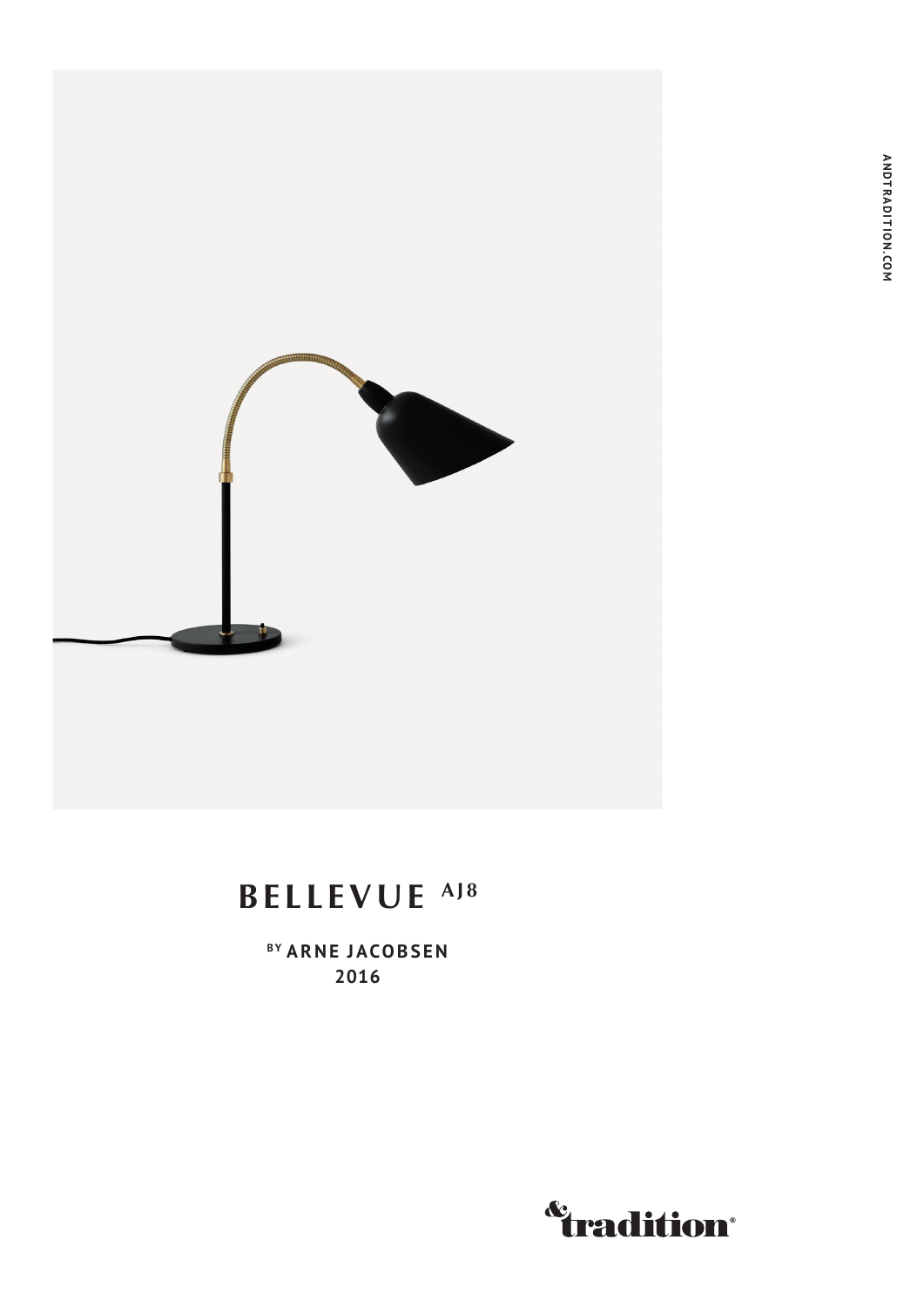

D: 42cm/16.5in



Base: Ø: 17.5cm/6.9in



Photometric data file (LDT or IES) available upon request.

## **BELLEVUE AJ8**

## **BY ARNE JACOBSEN 2016**

**With the Bellevue Lamp, Danish architect and designer Arne Jacobsen embodies the minimalism of the Modernist Movement with the functionalism of Bauhaus. Viewed as the driving force behind Danish Modernism, Jacobsen's preference for graceful lines and simple, organic forms are readily recognisable in the Bellevue Lamp.** 

**The re-launch of this iconic lamp involves a return to the original Bellevue shape in three styles: the floor lamp, desk lamp and wall lamp. To enhance their appeal in a contemporary setting are new colours and a mix of materials: satin polished brass and versions mixing black, ivory or grey beige with brass.**

**Key to Bellevue is the 45-degree cut shade, enabling the lamp to direct the light without excessive glare. The shape of the shade echoes the design of his beloved Bellevue Petrol Station and continued to appear as a signature design element in Jacobsen's subsequent designs. The slender swan-neck allows the lamp to bend in any direction to optimise its use for a home office, to illuminate a corner or as a reading lamp.** 

**As &tradition Brand Manager Martin Kornbek Hansen sees it, "We are very excited about re-launching the Bellevue Lamps in three versions that remain true to when they were first introduced back in 1929. This time in new colours and material combinations which are more muted and modern."** 

**"This launch reflects our commitment to being authentic in everything we do at &tradition. Exemplified by this classic lamp that epitomises one of the earliest examples of Jacobsen's prolific talent."**

| <b>Product type</b>                              | Table lamp                                                                                                                                         |
|--------------------------------------------------|----------------------------------------------------------------------------------------------------------------------------------------------------|
| <b>Production Process</b>                        | The shade is spun into its distinct shape from a single<br>piece of metal.                                                                         |
| <b>Environment</b>                               | Indoor.                                                                                                                                            |
| Dimensions (cm / in)                             | Base: Ø: 17.5cm/6.9in. Lamp: D: 42cm/16.5in,<br>W: 16.5cm/6.5in, H: 42cm/16.5in                                                                    |
| Weight (kg)                                      | 4.60 kg                                                                                                                                            |
| <b>Materials</b>                                 | Satin polished brass or satin polished brass with<br>lacquered aluminium and steel, cast iron base, 2 meter<br>fabric cord. On-off switch on base. |
| <b>Colours</b>                                   | Satin polished brass, Ivory white & brass,<br>Black & brass, Grey beige & brass                                                                    |
| Voltage (V)                                      | 220-240V - 50Hz                                                                                                                                    |
| Light source &<br><b>Energy efficiency class</b> | E14 Max 40 Watt. The luminaire is compatible with<br>bulbs of the energy classes: A++ - E. Bulb is not<br>included.                                |
| <b>Certifications</b>                            | CE, IP20, Class II                                                                                                                                 |
| Cord length (cm / in)                            | 200cm/78.7in                                                                                                                                       |
| <b>Cleaning Instructions</b>                     | Clean with soft dry cloth. Always switch off the<br>electricity supply before cleaning.                                                            |
| Package Dimensions (cm / in)                     | H53.0cm/20.9in x W50.0cm/19.7in x D21.0cm/8.3in                                                                                                    |